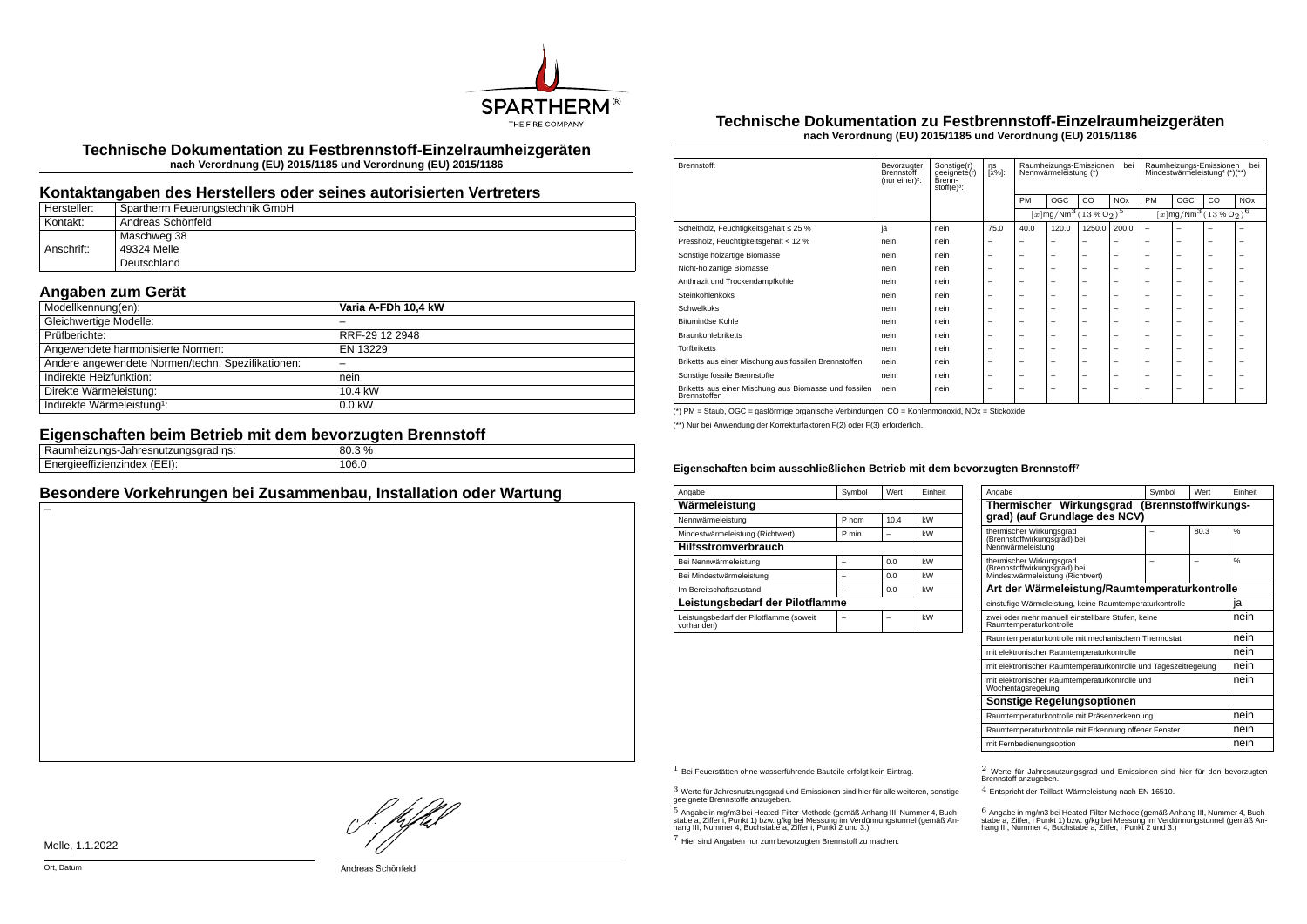

**Technical documentation for solid fuel local space heaters according to Regulation (EU) 2015/1185 and Regulation (EU) 2015/1186**

## **Contact details of the manufacturer or its authorised representative**

|          | Manufacturer: Spartherm Feuerungstechnik GmbH |
|----------|-----------------------------------------------|
| Contact: | Andreas Schönfeld                             |
|          | Maschweg 38                                   |
| Address: | 49324 Melle                                   |
|          | Deutschland                                   |

# **Details of the unit**

| Model identifier(s):                               | Varia A-FDh 10,4 kW |
|----------------------------------------------------|---------------------|
| Equivalent models:                                 |                     |
| Test reports:                                      | RRF-29 12 2948      |
| Applied harmonised standards:                      | EN 13229            |
| Other technical standards and specifications used: |                     |
| Indirekte Heizfunktion:                            | nein                |
| Direct heat output:                                | 10.4 kW             |
| Indirect heat output <sup>1</sup> :                | $0.0$ kW            |

# **Characteristics when operating with the preferred fuel**

| ns:<br>emclency<br>, וו<br><b>Tieauriu</b><br>suace m<br>الەµ∪د،<br>ູ | $\frac{0}{0}$<br>80 |  |
|-----------------------------------------------------------------------|---------------------|--|
| Index<br>(EEI):<br>ciency:<br>' 1 M<br>-ти                            | 106.0<br>.          |  |
|                                                                       |                     |  |

# **Special precautions for assembly, installation or maintenance**

### **Technical documentation for solid fuel local space heaters according to Regulation (EU) 2015/1185 and Regulation (EU) 2015/1186**

| Fuel:                                        | Preferred<br>(only<br>fuel<br>one $)^2$ : | Other suita-<br>ble fuel(s) <sup>3</sup> : | ηs<br>[x%]:              | Heating emissions<br>at nominal<br>heat output (*) |                                                   |                          | Heating emissions at minimum<br>heat output <sup>4</sup> $(*)$ (**) |                          |                                                              |    |                       |
|----------------------------------------------|-------------------------------------------|--------------------------------------------|--------------------------|----------------------------------------------------|---------------------------------------------------|--------------------------|---------------------------------------------------------------------|--------------------------|--------------------------------------------------------------|----|-----------------------|
|                                              |                                           |                                            |                          | PM                                                 | OGC                                               | CO                       | <b>NO<sub>x</sub></b>                                               | PM                       | OGC                                                          | CO | <b>NO<sub>x</sub></b> |
|                                              |                                           |                                            |                          |                                                    | $[x \, \text{mg}/\text{Nm}^3 \, \text{(13%02)}^5$ |                          |                                                                     |                          | $[x]$ mg/Nm <sup>3</sup> (13 % O <sub>2</sub> ) <sup>6</sup> |    |                       |
| Wood logs with moisture content $\leq 25$ %  | ja                                        | nein                                       | 75.0                     | 40.0                                               | 120.0                                             | 1250.0                   | 200.0                                                               | $\overline{\phantom{m}}$ | -                                                            | -  | -                     |
| Compressed wood with moisture content < 12 % | nein                                      | nein                                       |                          | -                                                  | $\overline{\phantom{0}}$                          | $\overline{\phantom{0}}$ | $\overline{\phantom{0}}$                                            | $\overline{\phantom{0}}$ | -                                                            | -  | -                     |
| Other woody biomass                          | nein                                      | nein                                       | -                        | -                                                  | -                                                 | $\overline{\phantom{0}}$ | $\overline{\phantom{0}}$                                            | $\overline{\phantom{0}}$ | -                                                            | -  | -                     |
| Non-woody biomass                            | nein                                      | nein                                       | -                        | -                                                  | -                                                 | $\overline{\phantom{0}}$ | $\overline{\phantom{0}}$                                            | $\overline{\phantom{0}}$ | -                                                            | -  | -                     |
| Anthracite and dry steam coal                | nein                                      | nein                                       |                          | $\overline{\phantom{0}}$                           | $\overline{\phantom{0}}$                          | $\overline{\phantom{m}}$ | $\overline{\phantom{m}}$                                            | $\overline{\phantom{0}}$ | -                                                            | -  | -                     |
| Hard coke                                    | nein                                      | nein                                       | -                        | -                                                  | -                                                 | -                        | $\overline{\phantom{0}}$                                            | $\overline{\phantom{0}}$ | -                                                            | -  | ۰                     |
| Low temperature coke                         | nein                                      | nein                                       | -                        | -                                                  | -                                                 | -                        | $\overline{\phantom{0}}$                                            | $\overline{\phantom{0}}$ | -                                                            | -  | -                     |
| Bituminous coal                              | nein                                      | nein                                       | -                        | -                                                  | -                                                 | -                        | $\overline{\phantom{0}}$                                            | $\overline{\phantom{0}}$ | -                                                            | -  | -                     |
| <b>Lignite briquettes</b>                    | nein                                      | nein                                       | -                        | -                                                  | -                                                 | -                        | $\overline{\phantom{0}}$                                            | $\overline{\phantom{0}}$ | -                                                            | -  | -                     |
| Peat briquettes                              | nein                                      | nein                                       | -                        | -                                                  | -                                                 | -                        | $\overline{\phantom{0}}$                                            | $\overline{\phantom{0}}$ | -                                                            | -  | -                     |
| Blended fossil fuel briquettes               | nein                                      | nein                                       |                          | -                                                  | $\overline{\phantom{0}}$                          | $\overline{\phantom{m}}$ | $\overline{\phantom{m}}$                                            | $\overline{\phantom{0}}$ | -                                                            | -  | -                     |
| Other fossil fue                             | nein                                      | nein                                       | -                        | -                                                  | -                                                 | $\overline{\phantom{0}}$ | $\overline{\phantom{0}}$                                            | $\overline{\phantom{0}}$ | -                                                            | -  | -                     |
| Blended biomass and fossil fuel briquettes   | nein                                      | nein                                       | $\overline{\phantom{0}}$ | -                                                  | -                                                 | -                        | $\overline{\phantom{0}}$                                            | $\overline{\phantom{0}}$ | -                                                            | -  | -                     |

(\*) PM = Dust, OGC = Gaseous organic compound, CO = Carbon monoxide, NOx = Nitrogen oxides

(\*\*) Only required when applying correction factors F(2) or F(3).

#### Characteristics when operating exclusively with the preferred fuel<sup>7</sup>

| Item                                          | Symbol | Value | Unit |  |  |  |  |
|-----------------------------------------------|--------|-------|------|--|--|--|--|
| <b>Heat output</b>                            |        |       |      |  |  |  |  |
| Nominal heat out put                          | P nom  | 10.4  | kW   |  |  |  |  |
| inimum heat out put (indicative)              | P min  |       | kW   |  |  |  |  |
| <b>Auxiliary electricity consumption</b>      |        |       |      |  |  |  |  |
| At nominal heat output                        |        | 0.0   | kW   |  |  |  |  |
| At minimum heat output                        |        | 0.0   | kW   |  |  |  |  |
| In standby mode                               |        | 0.0   | kW   |  |  |  |  |
| Permanent pilot flame power requirement       |        |       |      |  |  |  |  |
| Pilot flame power requirement (if applicable) |        |       | kW   |  |  |  |  |

| Item                                                                           | Symbol | Value | Unit          |  |  |
|--------------------------------------------------------------------------------|--------|-------|---------------|--|--|
| Thermal efficiency (usefuel efficiency) (based on<br>NCV)                      |        |       |               |  |  |
| Thermal efficiency (useful efficiency) at<br>nominal heat output               |        | 80.3  | 0/6           |  |  |
| Thermal efficiency (useful efficiency) at<br>minimum heat out put (indicative) |        |       | $\frac{0}{6}$ |  |  |
| Type of heat output/room temperature control                                   |        |       |               |  |  |
| single stage heat output, no room temperature control                          | ıa     |       |               |  |  |
| two or more manual stages, no room temperature control                         | nein   |       |               |  |  |
| with mechanic thermostat room temperature control                              | nein   |       |               |  |  |
| with electronic room tempera ture control                                      |        |       | nein          |  |  |
| with electronic room tempera ture control plus day timer                       | nein   |       |               |  |  |
| with electronic room tempera ture control plus week timer                      | nein   |       |               |  |  |
| Other control options                                                          |        |       |               |  |  |
| Room temperature control, with presence detection                              | nein   |       |               |  |  |
| Room temperature control, with open window detection                           | nein   |       |               |  |  |
| With distance control option                                                   |        |       | nein          |  |  |

3 Values for annual efficiency and emissions shall be given here for all other suitable fuels.

.<br>5 Angabe a, Ziffer i, Punkt 1) bzw. g/kg bei Messung im Verdünnungstunnel (gemäß An-<br>hang III, Nummer 4, Buchstabe a, Ziffer i, Punkt 2 und 3.)<br>hang III, Nummer 4, Buchstabe a, Ziffer i, Punkt 2 und 3.)

7 Here, information is only to be provided on the preferred fuel.

 $1$  No entry is made for fireplaces without water-bearing components.  $2$  Values for annual efficiency and emissions are to be given here for the preferred fuel.

4 Corresponds to the part load heat output according to EN 16510.

.<br>stabe a, Ziffer, i Punkt 1) bzw. g/kg bei Messung im Verdünnungstunner 4, Buch-<br>hang III, Nummer 4, Buchstabe a, Ziffer, i Punkt 2 und 3.)<br>hang III, Nummer 4, Buchstabe a, Ziffer, i Punkt 2 und 3.)

L pfhil

Melle, 1.1.2022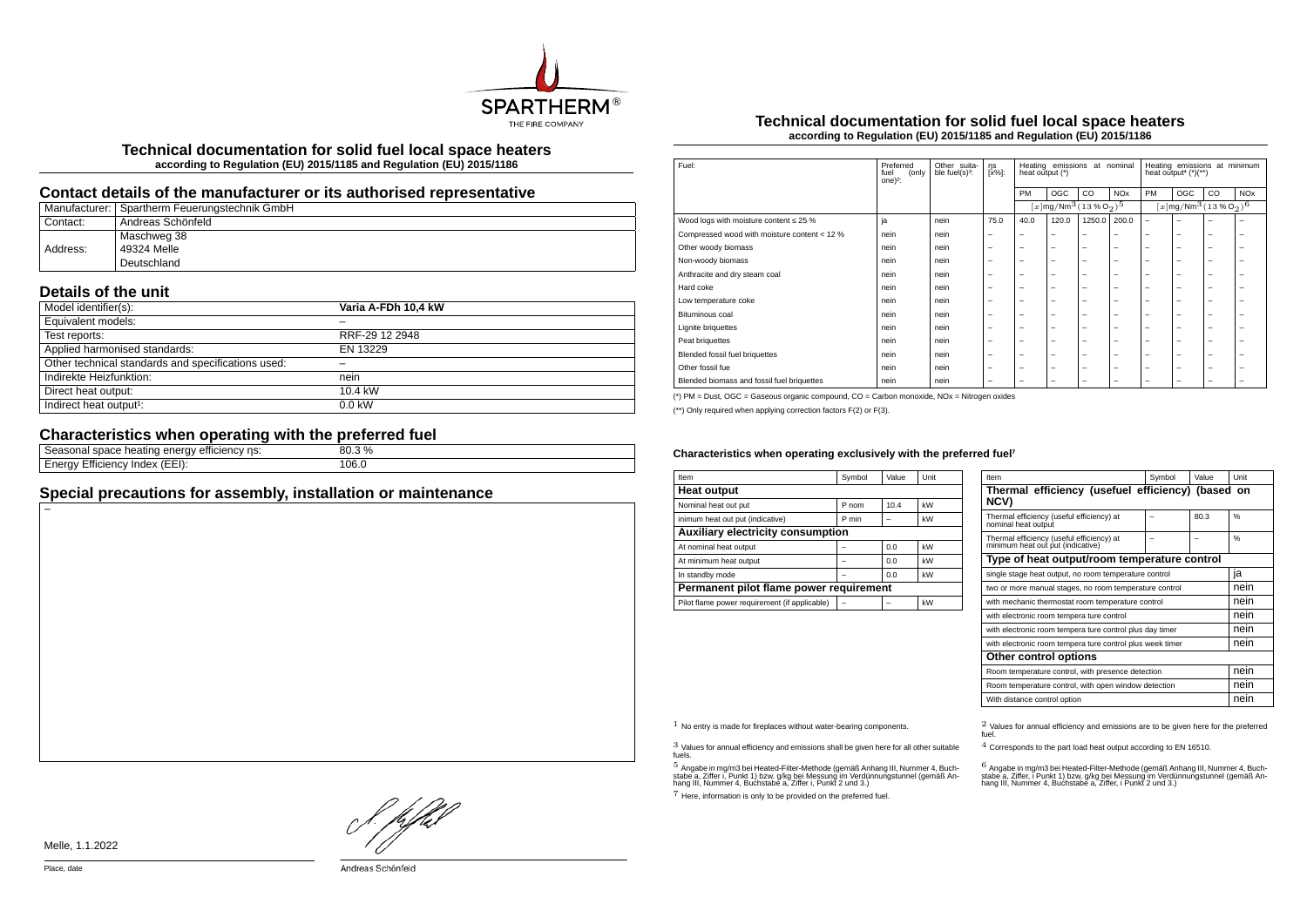

**Documentazione tecnica per riscaldatori singoli a combustibile solido Secondo il regolamento (UE) 2015/1185 e il regolamento (UE) 2015/1186**

#### **Dati di contatto del fabbricante o del suo rappresentante autorizzato**

| Produttore: | Spartherm Feuerungstechnik GmbH |
|-------------|---------------------------------|
| Contatto:   | Andreas Schönfeld               |
|             | Maschweg 38                     |
| Indirizzo:  | 49324 Melle                     |
|             | Deutschland                     |

## **Dettagli del dispositivo**

| Identificativo/i del modello/dei modelli: | Varia A-FDh 10.4 kW |  |
|-------------------------------------------|---------------------|--|
| Modelli equivalenti:                      |                     |  |
| Rapporti di prova:                        | RRF-29 12 2948      |  |
| Norme armonizzate applicate:              | EN 13229            |  |
| Norme e specifiche tecniche utilizzate    |                     |  |
| Indirekte Heizfunktion:                   | nein                |  |
| Potenza termica diretta:                  | 10.4 kW             |  |
| Potenza termica indiretta <sup>1</sup> :  | $0.0$ kW            |  |
|                                           |                     |  |

### **Caratteristiche del funzionamento con il combustibile preferito**

|                |                                       | Efficienza energetica stagionale | del | riscaldamento 80.3 % |       |
|----------------|---------------------------------------|----------------------------------|-----|----------------------|-------|
| d'ambiente ns: |                                       |                                  |     |                      |       |
|                | Indice di efficienza energetica (EEI) |                                  |     |                      | 106.0 |

# **Precauzioni speciali per il montaggio, l'installazione o la manutenzione**

**Documentazione tecnica per riscaldatori singoli a combustibile solido Secondo il regolamento (UE) 2015/1185 e il regolamento (UE) 2015/1186**

| Combustibile:                                             | Combustibile<br>preferito<br>(uno solo) <sup>2</sup> : | Altri<br>combustibili<br>idonei <sup>3</sup> : | ηs<br>[x%]:              | Emissioni di riscaldamento degli<br>ambienti alla potenza termica no-<br>minale $(*)$ |                          | Emissioni di riscaldamento degli<br>ambienti alla potenza termica mi-<br>$nima4 (*)(**)$ |                          |                          |                          |                                                            |                       |
|-----------------------------------------------------------|--------------------------------------------------------|------------------------------------------------|--------------------------|---------------------------------------------------------------------------------------|--------------------------|------------------------------------------------------------------------------------------|--------------------------|--------------------------|--------------------------|------------------------------------------------------------|-----------------------|
|                                                           |                                                        |                                                |                          | <b>PM</b>                                                                             | <b>OGC</b>               | CO                                                                                       | <b>NO<sub>x</sub></b>    | PM                       | OGC                      | CO                                                         | <b>NO<sub>x</sub></b> |
|                                                           |                                                        |                                                |                          |                                                                                       |                          | $[x]$ mg/Nm <sup>3</sup> $(13\%$ O <sub>2</sub> ) <sup>5</sup>                           |                          |                          |                          | $[x \, \text{mg}/\text{Nm}^3 \, (13 \, \%\, \text{O}_2)^6$ |                       |
| Ceppi di legno con tenore di umidità ≤ 25 %               | ja                                                     | nein                                           | 75.0                     | 40.0                                                                                  | 120.0                    | 1250.0                                                                                   | 200.0                    | $\overline{\phantom{0}}$ | $\overline{\phantom{0}}$ | -                                                          |                       |
| Legno compresso con tenore di umidità < 12 %              | nein                                                   | nein                                           | $\overline{\phantom{m}}$ | $\overline{\phantom{a}}$                                                              | $\overline{\phantom{a}}$ | -                                                                                        | -                        | -                        | $\overline{\phantom{0}}$ | $\overline{\phantom{0}}$                                   | -                     |
| Altra biomassa legnosa                                    | nein                                                   | nein                                           | $\overline{\phantom{0}}$ | $\overline{\phantom{0}}$                                                              | $\overline{\phantom{0}}$ | -                                                                                        | -                        | $\overline{\phantom{a}}$ | $\overline{\phantom{0}}$ | -                                                          | -                     |
| Biomassa non legnosa                                      | nein                                                   | nein                                           | $\overline{\phantom{0}}$ | $\overline{\phantom{0}}$                                                              | $\overline{\phantom{0}}$ | -                                                                                        | -                        | $\overline{\phantom{a}}$ | $\overline{\phantom{0}}$ | -                                                          | -                     |
| Antracite e carbone secco                                 | nein                                                   | nein                                           | $\overline{\phantom{0}}$ | $\overline{\phantom{0}}$                                                              | $\overline{\phantom{a}}$ | -                                                                                        | -                        | $\overline{\phantom{a}}$ | -                        | -                                                          | -                     |
| Coke metallurgico                                         | nein                                                   | nein                                           | $\overline{\phantom{0}}$ | $\overline{\phantom{0}}$                                                              | $\overline{\phantom{0}}$ | -                                                                                        | -                        | $\overline{\phantom{a}}$ | $\overline{\phantom{0}}$ | -                                                          | -                     |
| Coke a bassa temperatura                                  | nein                                                   | nein                                           | $\overline{\phantom{0}}$ | $\overline{\phantom{0}}$                                                              | $\overline{\phantom{a}}$ | -                                                                                        | -                        | -                        | -                        | -                                                          |                       |
| Carbone bituminoso                                        | nein                                                   | nein                                           | -                        | -                                                                                     | $\overline{\phantom{a}}$ | -                                                                                        | -                        | -                        | $\overline{\phantom{0}}$ | ۰                                                          |                       |
| Mattonelle di lignite                                     | nein                                                   | nein                                           | $\overline{\phantom{0}}$ | $\overline{\phantom{a}}$                                                              | $\overline{\phantom{a}}$ | -                                                                                        | -                        | -                        | -                        | -                                                          |                       |
| Mattonelle di torba                                       | nein                                                   | nein                                           | $\overline{\phantom{0}}$ | $\overline{\phantom{0}}$                                                              | $\overline{\phantom{a}}$ | -                                                                                        | -                        | -                        | $\overline{\phantom{0}}$ | -                                                          |                       |
| Mattonelle di miscela di combustibile fossile             | nein                                                   | nein                                           | $\overline{\phantom{0}}$ | $\overline{\phantom{0}}$                                                              | $\overline{\phantom{0}}$ | -                                                                                        | -                        | $\overline{\phantom{a}}$ | $\overline{\phantom{0}}$ | -                                                          | -                     |
| Altro combustibile fossile                                | nein                                                   | nein                                           | $\overline{\phantom{0}}$ | $\overline{\phantom{0}}$                                                              | $\overline{\phantom{0}}$ | -                                                                                        | $\overline{\phantom{0}}$ | $\overline{\phantom{a}}$ | $\overline{\phantom{0}}$ | $\overline{\phantom{0}}$                                   | -                     |
| Mattonelle di miscela di biomassa e combusti bile fossile | nein                                                   | nein                                           | $\overline{\phantom{0}}$ | $\overline{\phantom{0}}$                                                              | $\overline{\phantom{0}}$ | -                                                                                        | -                        | -                        | -                        | -                                                          |                       |

(\*) PM = Polvere, OGC = Composti organici gassosi, CO = Monossido di carbonio, NOx = Ossidi di azoto

(\*\*) Richiesto solo quando si applicano i fattori di correzione F(2) o F(3).

#### Caratteristiche del funzionamento con il combustibile preferito<sup>7</sup>

| Dato                                                  | Simbolo | Valore | Unità |  |  |  |
|-------------------------------------------------------|---------|--------|-------|--|--|--|
| Potenza termica                                       |         |        |       |  |  |  |
| Potenza termica nominale                              | P nom   | 10.4   | kW    |  |  |  |
| Potenza termica minima (indicativa)                   | P min   |        | kW    |  |  |  |
| Consumo ausiliario di energia elettrica               |         |        |       |  |  |  |
| Alla potenza termica nominale                         |         | 0.0    | kW    |  |  |  |
| Alla potenza termica minima                           |         | 0.0    | kW    |  |  |  |
| Im Bereitschaftszustand                               |         | 0.0    | kW    |  |  |  |
| Leistungsbedarf der Pilotflamme                       |         |        |       |  |  |  |
| Leistungsbedarf der Pilotflamme (soweit<br>vorhanden) |         |        | kW    |  |  |  |

| Dato                                                                                         | Simbolo | Valore | Unità |  |  |  |
|----------------------------------------------------------------------------------------------|---------|--------|-------|--|--|--|
| Thermischer Wirkungsgrad<br>(Brennstoffwirkungs-<br>grad) (auf Grundlage des NCV)            |         |        |       |  |  |  |
| thermischer Wirkungsgrad<br>(Brennstoffwirkungsgrad) bei<br>Nennwärmeleistung                |         | 80.3   | %     |  |  |  |
| thermischer Wirkungsgrad<br>(Brennstoffwirkungsgrad) bei<br>Mindestwärmeleistung (Richtwert) |         |        | %     |  |  |  |
| Art der Wärmeleistung/Raumtemperaturkontrolle                                                |         |        |       |  |  |  |
| einstufige Wärmeleistung, keine Raumtemperaturkontrolle                                      |         |        | ia    |  |  |  |
| zwei oder mehr manuell einstellbare Stufen, keine<br>Raumtemperaturkontrolle                 |         |        | nein  |  |  |  |
| Raumtemperaturkontrolle mit mechanischem Thermostat                                          |         |        | nein  |  |  |  |
| mit elektronischer Raumtemperaturkontrolle                                                   |         |        |       |  |  |  |
| mit elektronischer Raumtemperaturkontrolle und Tageszeitregelung                             |         |        | nein  |  |  |  |
| mit elektronischer Raumtemperaturkontrolle und<br>Wochentagsregelung                         |         |        | nein  |  |  |  |
| <b>Sonstige Regelungsoptionen</b>                                                            |         |        |       |  |  |  |
| Raumtemperaturkontrolle mit Präsenzerkennung                                                 |         |        |       |  |  |  |
| Raumtemperaturkontrolle mit Erkennung offener Fenster                                        |         |        | nein  |  |  |  |
| mit Fernbedienungsoption                                                                     |         |        | nein  |  |  |  |

3 Werte für Jahresnutzungsgrad und Emissionen sind hier für alle weiteren, sonstige geeignete Brennstoffe anzugeben.

.<br>5 Angabe in mg/m3 bei Heated-Filter-Methode (gemäß Anhang III, Nummer 4, Buch-<br>stabe a, Ziffer i, Punkt 1) bzw. g/kg bei Nessung im Verdünnungstunnel (gemäß An-<br>hang III, Nummer 4, Buchstabe a, Ziffer i, Punkt 2 und 3.)

7 Hier sind Angaben nur zum bevorzugten Brennstoff zu machen.

1 Bei Feuerstätten ohne wasserführende Bauteile erfolgt kein Eintrag. 2 Werte für Jahresnutzungsgrad und Emissionen sind hier für den bevorzugten Brennstoff anzugeben.

4 Entspricht der Teillast-Wärmeleistung nach EN 16510.

.<br>stabe a, Ziffer, i Punkt 1) bzw. g/kg bei Messung im Verdünnungstunnel (gemäß An-<br>hang III, Nummer 4, Buchstabe a, Ziffer, i Punkt 2 und 3.)<br>hang III, Nummer 4, Buchstabe a, Ziffer, i Punkt 2 und 3.)

Hfhel

Andreas Schönfeld